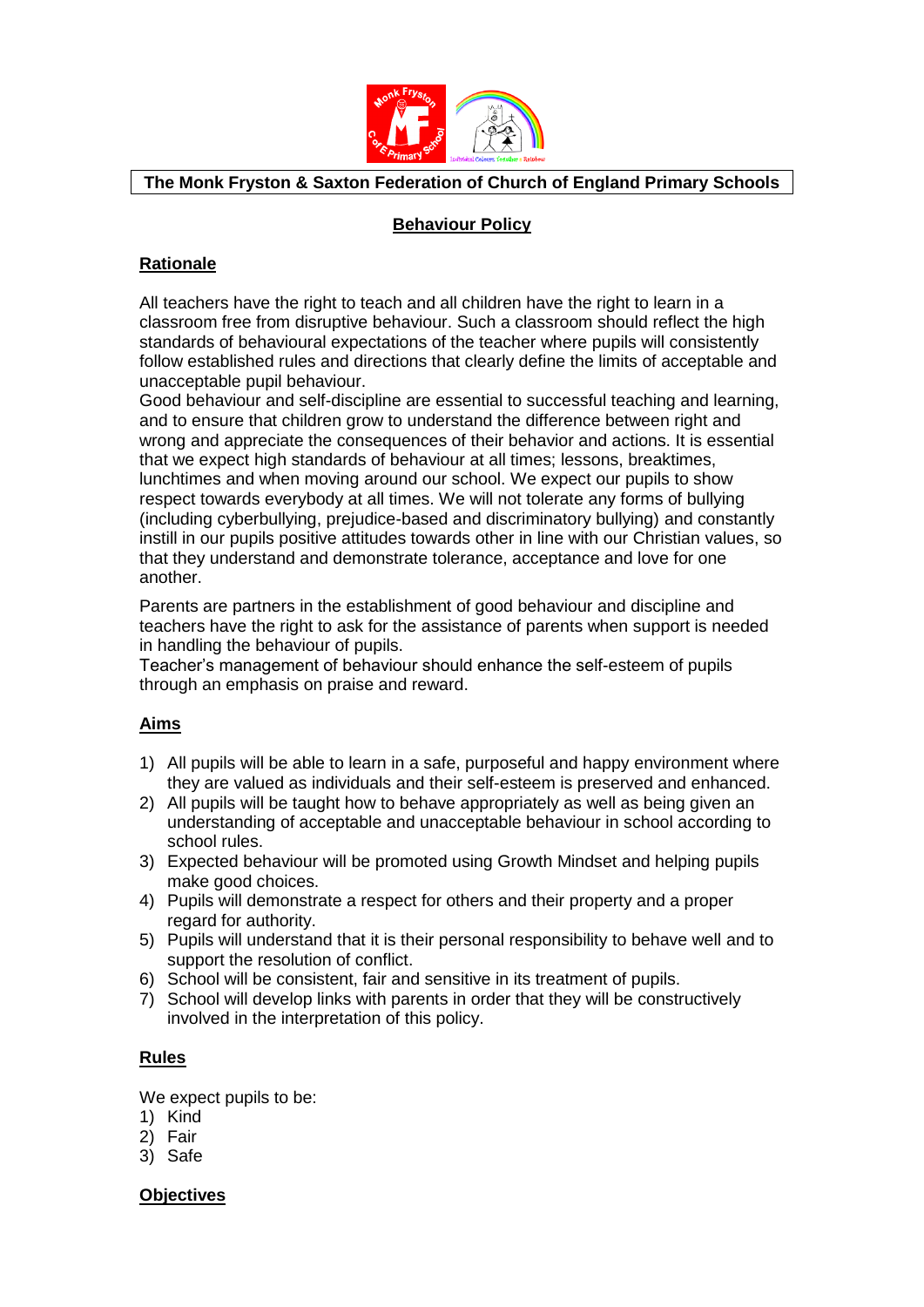- 1. To place a strong emphasis on praise and reward where staff will not look for negative behaviour, instead take every opportunity to recognise pupils' appropriate behaviour.
- 2. Pupils will be taught the expectations of the school, and every adult in school should act as models and examples of acceptable school behaviour.
- 3. To tackle all cases of bullying (including cyberbullying, prejudice-based and discriminatory bullying) purposefully through implementation of the school's anti- bullying policy.
- 4. To deal quickly and consistently with incidents of abusive language, persistent disobedience, or violence, and all incidents reported to the headteacher.
- 5. To make consistent use of appropriate assertive language when dealing with incidents of inappropriate behaviour (eg talking to the child about the choice they have made).
- 6. Consequences / punishments will not be degrading or humiliating.
- 7. P.S.H.C.E. work will include issues relating to feelings and personal problems and will encourage pupils to empathize with the situation of others.
- 8. Pupils will be given the opportunity to reflect upon their behaviour and understand that it is their choice to behave well or inappropriately.
- 9. To have in place an effective S.E.N.D. policy which makes provision for pupils with emotional and behavioural difficulties (pupils who have statements or EHCPs for behavioural SEND are not dis-applied from this policy but their own Support Plans should be followed).
- 10. Parents will be informed as to the expectations of behaviour and involved in the reinforcement of the high expectations of the school.
- 11. Positive consequences for acceptable behaviour will always include praise and reward.
- 12. Negative consequences will be agreed by staff in advance and will include a scale of consequences for severe behaviours as well as persistently unacceptable and dangerous behaviour.
- 13. Pupils will be made aware that acceptable / unacceptable behaviour and consequences will apply at all times, including playtimes and the lunch hour, in the classrooms, hall, corridors, toilets, cloakrooms and playground.
- 14. All members of staff, including supply teachers, M.S.A.s, T.A.s and students will implement this policy.
- Please also refer to school Anti-bullying policy, Teaching & Learning policy, and S.E.N.D. policy.

# **Praise**

The strong emphasis placed on praise and reward in school will be applied at all times by all members of staff and adults in school.

Celebration Assemblies will support our ethos of recognising outstanding behaviour (behaviour for learning as well as general behaviour).

Stamps and stickers may be used as an instant reward system. Each class will have a system which recognises exceptional behaviour of the class, group or individual and rewards the child or group for behaviour which is over and above the expected norm.

Staff will keep a record of awards.

### **Restorative Practice**

We believe in the philosophy of restorative practice. This helps to develop community and to manage conflict and tensions by repairing harm and building relationships. It aims to ensure fairness and develop empathy, and has three principles: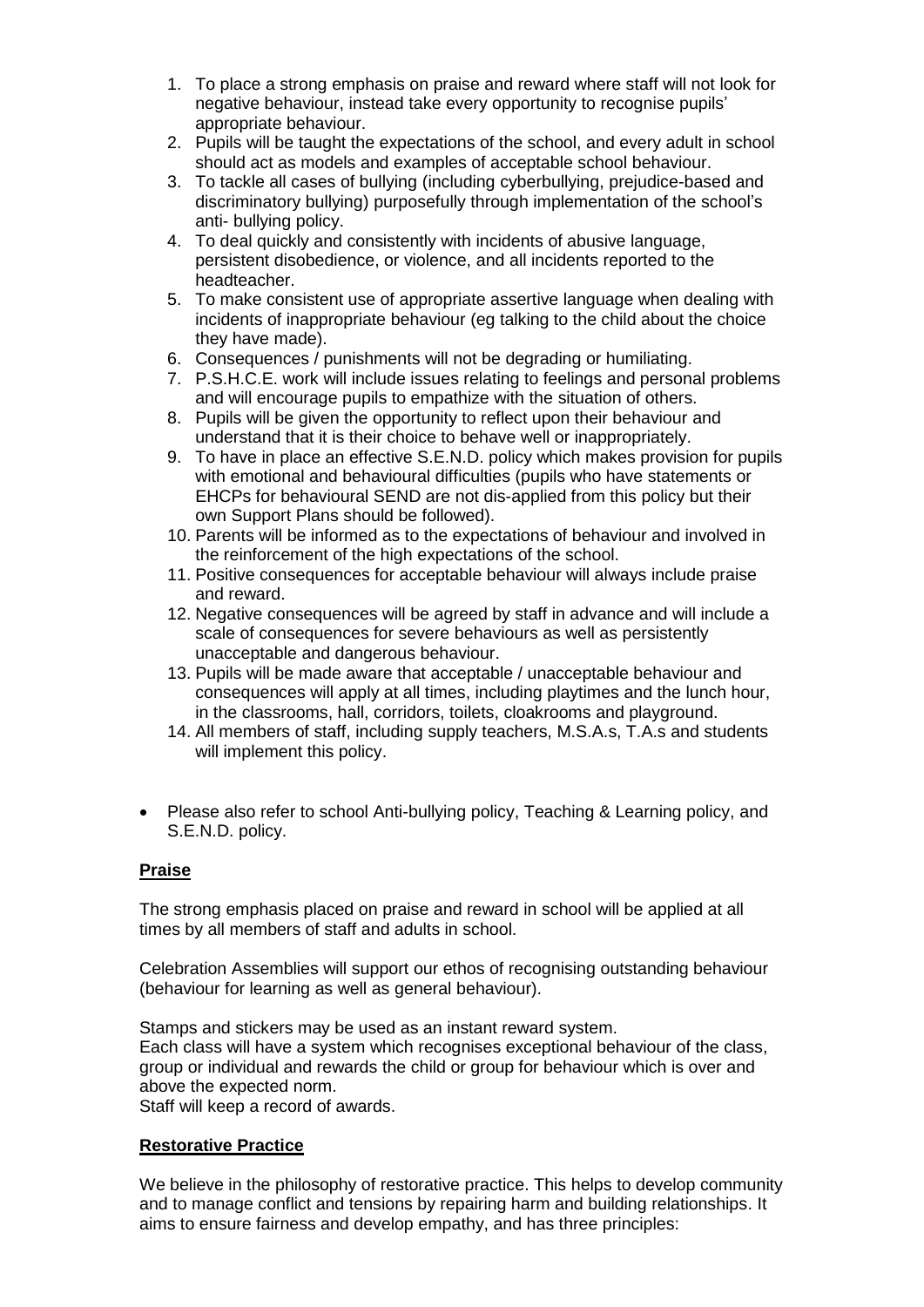- Engagement involving all participants in the process
- Explanation shared understanding
- Expectation Clarity clear vision for the future

This is not about decisions by consensus or to achieve harmony, and does not set out to win individual support through compromises that accommodate every individual's opinions, needs or interests. It is a fair process builds trust and commitment, which produces voluntary co-operation and drives performance. It leads people to go beyond the call of duty by sharing their knowledge and applying their creativity.

When dealing with incidents, staff may use restorative questions to arrive at a fair conclusion, which will generally include the sanctions listed above. If children require time out, they may be asked to answer the restorative questions in written form. A sheet to help structure this can be found in Appendix 1.

| <b>Restorative Questions</b>                                                                                                                                                                                                                                                                         |                                                                                                                                                                                                                                                              |
|------------------------------------------------------------------------------------------------------------------------------------------------------------------------------------------------------------------------------------------------------------------------------------------------------|--------------------------------------------------------------------------------------------------------------------------------------------------------------------------------------------------------------------------------------------------------------|
| <b>Responding to Challenging Behaviour</b><br>What happened?<br>What were you thinking about at the time?<br>What have your thoughts been since?<br>Who has been affected by what you did?<br>In what way have they been affected?<br>What do you think needs to happen next?<br>IRP UK $\odot$ 2010 | Responding To Those Harmed:<br>What happened?<br>What were your thoughts at the time?<br>What have your thoughts been since?<br>How has this affected you and others?<br>What has been the hardest thing for you?<br>What do you think needs to happen next? |

## **Sanctions that are imposed when this policy is breached:**

Every behavioural incident is different and it is difficult to achieve a list of sanctions that will apply in every situation. We acknowledge that pupils should have consistent boundaries and expectations and will endeavor to ensure that our sanctions are used in the same way in all situations; however, the following list will be used as guidelines and staff will be able to vary them should circumstances dictate. Sanctions used will be age-appropriate and will take into account the developmental needs of the child. Staff will use professional judgement in determining the appropriate sanction to impose when taking into account individual pupils and circumstances.

SLT may track the behavior incidents of individual children who persistently receive sanctions. Behaviour records will be monitored regularly, and emerging issues discussed with parents.

#### EYFS & Key Stage 1

Therefore, children in EYFS and KS1 will have a chart-based system that allows for an instant response for rewards and sanctions. These are applied consistently with all children. Parents will be informed swiftly if their child persistently receives sanctions.

#### Key Stage 2

- 1. The first time a pupil breaks a rule a child is given a verbal warning, reminding them that they have broken a rule.
- 2. The second time a child breaks a rule they will receive time out. This will enable them to calm down and reflect upon their actions. Staff may use the sheet in Appendix 1 to support this reflection.
- 3. The third time a child breaks a rule they will receive longer time out (often at playtime) and a parents should be informed (this may be verbally, in a planner, or via text). The incident should be recorded on Scholarpack.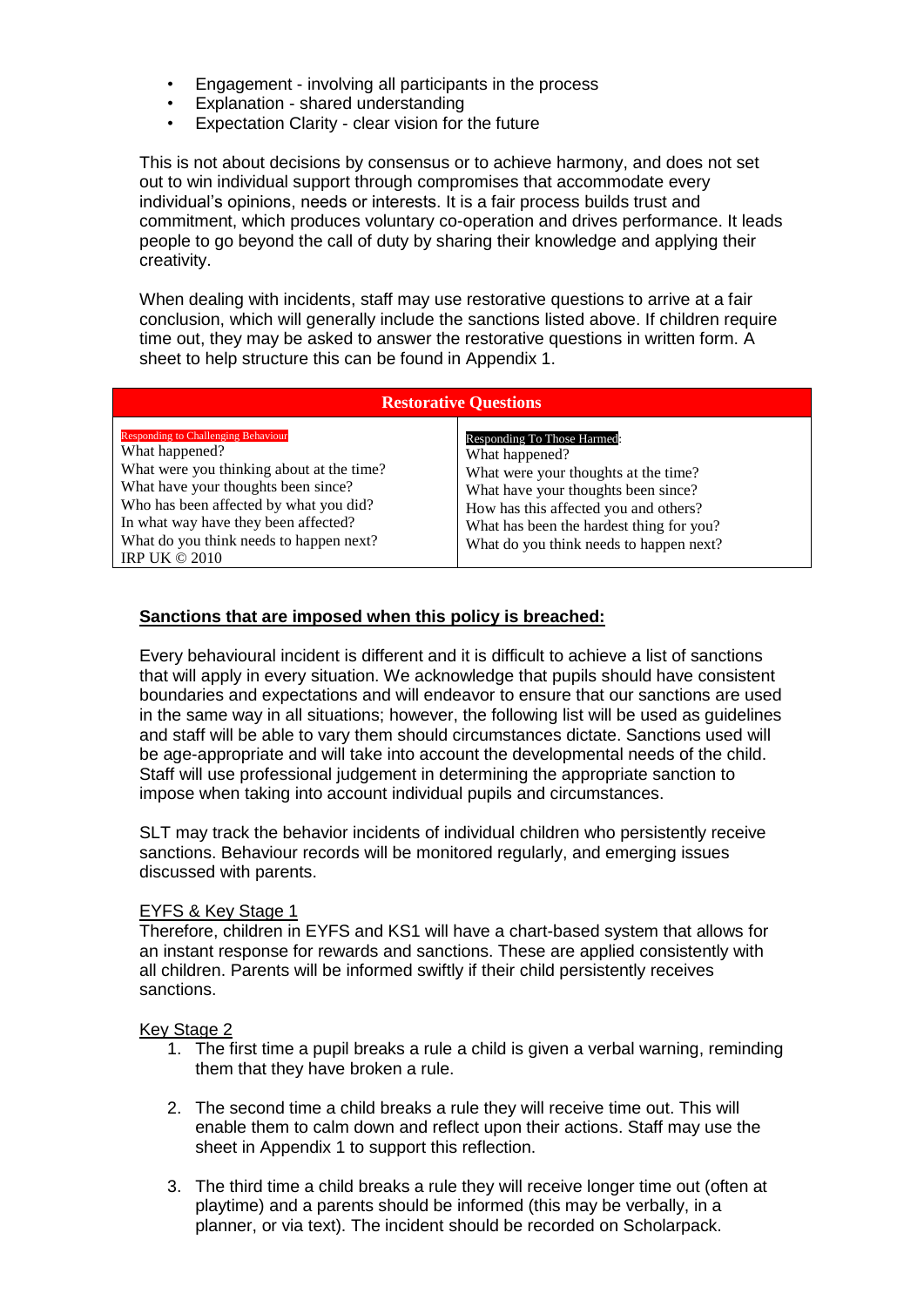4. The fourth time a child breaks a rule they will be sent to the Headteacher or Deputy Headteacher, who will impose a longer sanction and may contact parents.

Midday Supervisory Assistants – all the staff will support MSAs in managing behaviour. An MSA may remind the child of expected behaviour. If they have to speak to them a second time they will apply the same sanctions as teachers, and pupils may be brought in to the headteacher or class teacher. Every warning should be reported to the class teacher for recording in Scholarpack.

## **Severe Behaviours**

Children who demonstrate the following severe behaviour will usually be sent to Head teacher immediately and parents may be informed of the incident:

- Violent behaviour towards another child or adult.
- Using foul or abusive language.
- Persistent disobedience including refusing to carry out an instruction given by a teacher or any adult working in school.
- Vandalism.
- Bullying (including cyberbullying, prejudice-based and discriminatory bullying)

The response taken will be age-appropriate and the context of the incident will always be considered carefully. A pupil may be excluded from school for any of these behaviours at the discretion of the headteacher. Exclusions will follow our exclusion policy and guidance.

## **Physical restraint (RPI)**

In extraordinary circumstances, it may be necessary to physically restrain a child to ensure the protection of themselves or others. Reasonable force may be used to prevent a pupil committing an offence, causing personal injury or damage to property, or in the interests of maintaining good order and discipline. The degree of force used will be the minimum to achieve these aims. All staff have been trained on the use of appropriate physical restraint and only these techniques will be used. Any physical intervention incidents will be recorded and reported to governors.

### **Social media and electronic communication**

The school encourages the use of praise via email to parents. This should be done using the agreed communications protocol and not through personal email addresses. Staff should not use social media to communicate with parents or pupils. Staff must not form relationships with pupils or parents using social media or accept them as a 'friend'.

This policy to be reviewed annually.

R Weights December 2021